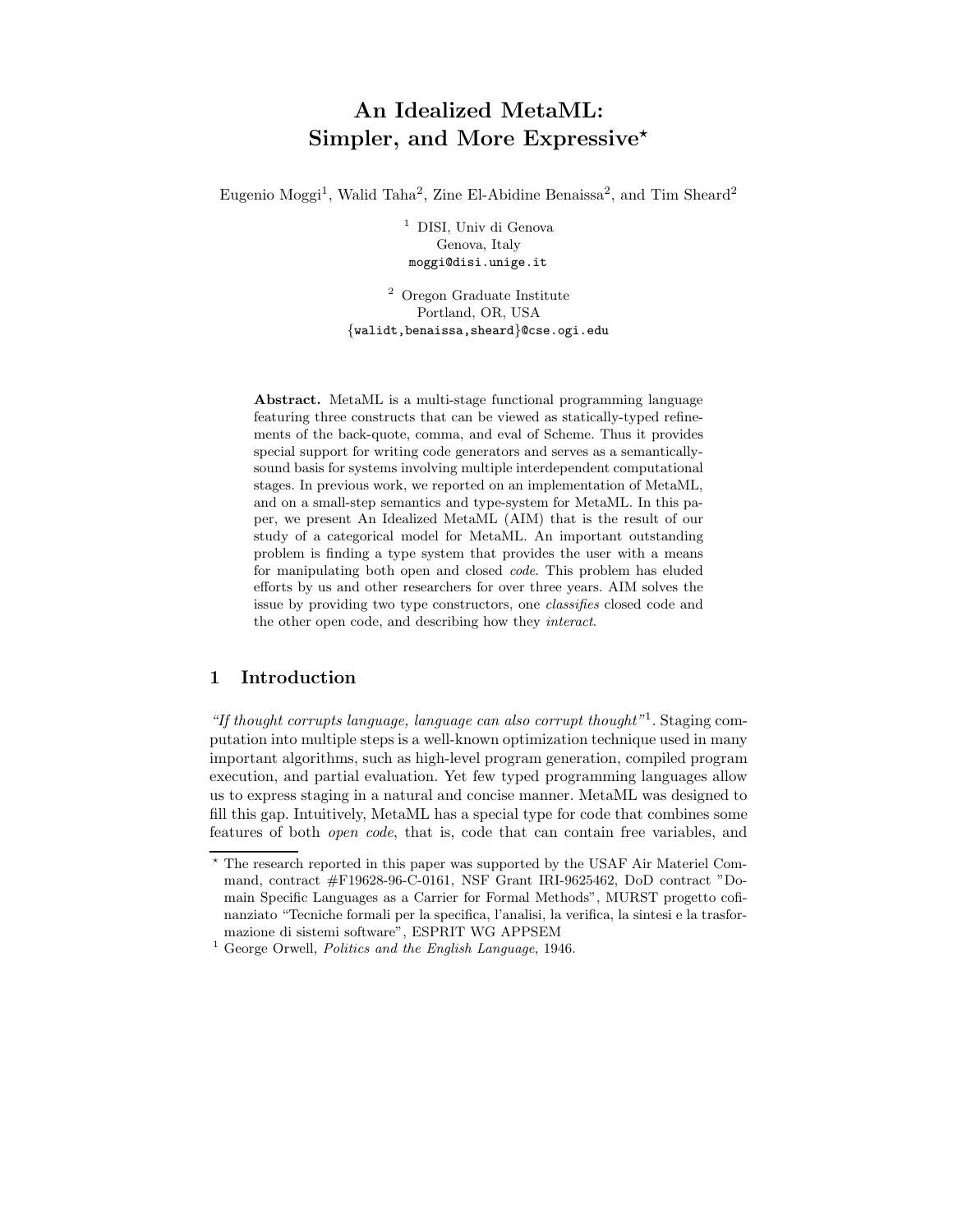closed code, that is, code that contains no free variables. In a statically typed setting, open code and closed code have different properties, which we explain in the following section.

Open and Closed Code A number of typed languages for manipulating code fragments have been proposed in the literature. Some have types for open code [9, 6, 3, 12], and others have types for closed code [4, 13]. On one hand, languages with open code types play an important role in the study of partial evaluation. Typically, they provide two constructs, one for building a code fragment with free variables, and one for combining such fragments. Being able to construct open fragments allows the user to force computations "under a lambda". Generally, it has been hard for such languages to include constructs for executing such code fragments, because they can contain "not-yet-bound identifiers". On the other hand, languages with closed code types play an important role in the study of run-time (machine) code generation. Typically, they include constructs for building closed code, and for executing them. Generally, in such languages there is no mechanism for forcing computations "under a lambda".

The importance of having a way to execute code within a language is best illustrated by considering the eval of Scheme. In particular, Efficient implementations of Domain-Specific or "little" languages can be developed as follows: First, build a translator from the source language to Scheme, and then use eval to execute the generated Scheme code. For many languages, such an implementation would be almost as simple as an interpreter implementation (especially if back-quote and comma are utilized), but would incur almost non of the overhead associated with an interpretive implementation.

MetaML [12, 11] provides constructs for manipulating open code and executing it, but does not distinguish between open and closed code types. But open code cannot be executed because it may contain free variables that have not been bound yet. This means that in MetaML type information is not enough to decide whether or not we can safely execute a code fragment. In what follows, we introduce MetaML, explain what it allows us to express, and where it falls short.

**MetaML** MetaML has three staging annotations: Brackets  $\langle \cdot \rangle$ , Escape  $\tilde{\phantom{a}}$ and Run run . An expression  $\langle e \rangle$  defers the computation of e;  $\tilde{e}$  e splices the deferred expression obtained by evaluating  $e$  into the body of a surrounding Bracketed expression; and run e evaluates e to obtain a deferred expression, and then evaluates it. Note that  $\tilde{e}$  is only legal within lexically enclosing Brackets. Finally, Brackets in types such as  $\langle \text{int} \rangle$  are read "Code of int". To illustrate, consider the following interactive session:

 $-$ | val rec exp = fn n => fn x => if n=0 then  $\langle 1 \rangle$  else  $\langle x \times (e^{i\pi} \cdot (n-1) \cdot x) \rangle$ ; val  $exp = fn$  :  $int \rightarrow$  < $int$ >  $\rightarrow$  < $int$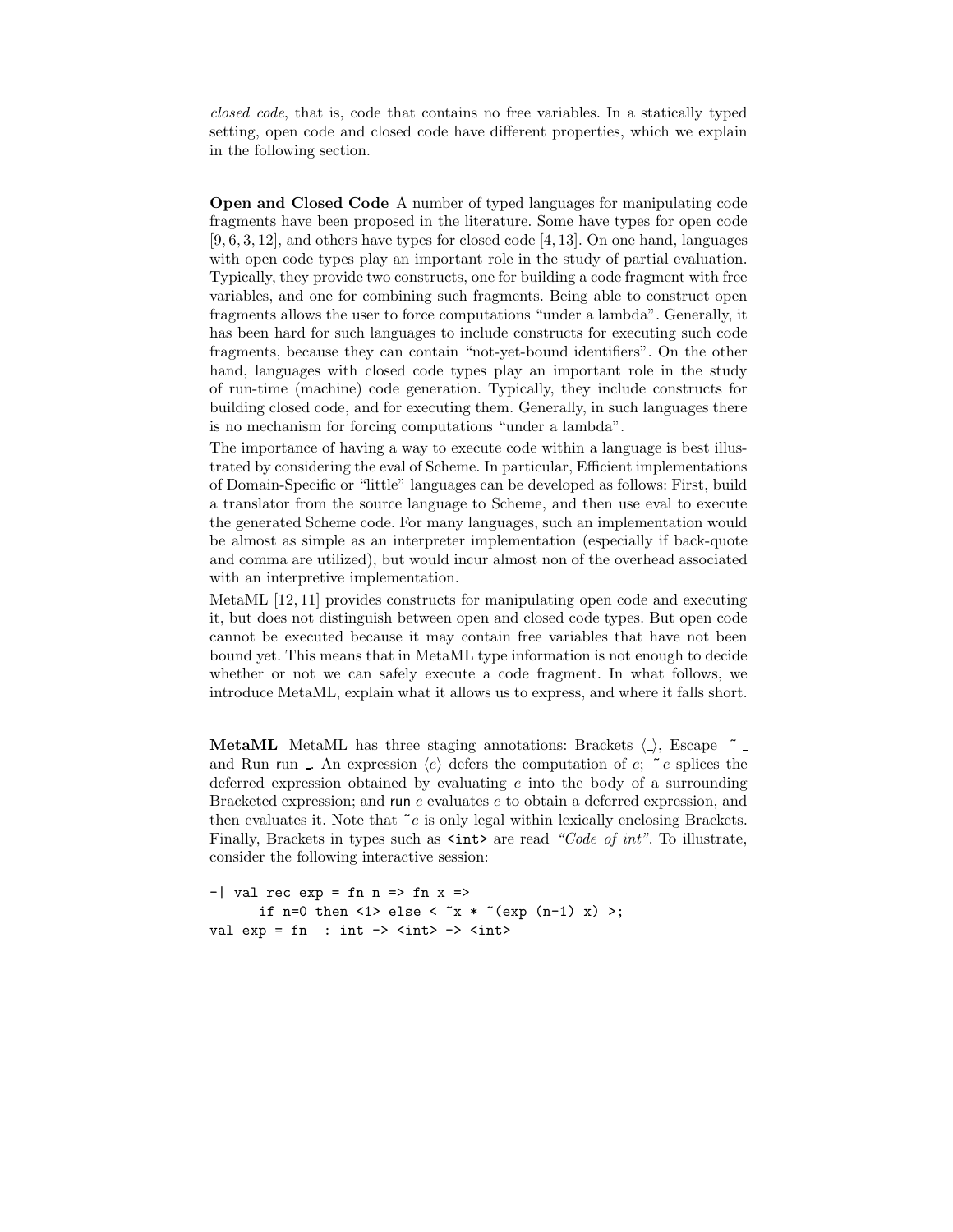```
-| val exponent = fn n =>
       \langlefn a => ~(exp n \langlea>)>;
val exponent = fn : int \rightarrow <int \rightarrow int>
-| val cube = exponent 3;
val cube = \langlefn a => a * (a * (a * 1))> : \langleint -> int>
-| val program = \langle cube 2>
val program = \langle(fn a => a * (a * (a * 1))) 2> : \langleint>
-| run program;
val it = 8: int
```
The function exp returns a code fragment representing an exponent, given an integer power n and a code fragment representing a base x. The function exponent is very similar, but takes only a power and returns a code fragment representing a function that takes a base and returns the exponent. The code fragment cube is the specialization of exponent to the power 3. Next, we construct the code fragment program which is an application of the code of cube to the base 2. Finally, the last declaration executes this code fragment.

Unfortunately, there is a problem with the above example. In particular, the very last declaration is not typable with the basic type system of MetaML [11]. Intuitively, the type system for MetaML must keep track of free variables in a code fragment, so as to ensure that programs don't get stuck. But there is no way for the type system to know that program is closed, hence, a conservative approximation is made, and the term is rejected by the type system.

Contribution and Organization of this Paper In previous work [12], we reported on the implementation and applications of MetaML, and later [11] presented an axiomatic semantics and a type system for MetaML and proved type-safety. However, there were still a number of drawbacks:

- 1. As discussed above, there is a typing problem with executing a separatelydeclared code fragment. While this problem is addressed in the implementation using a sound rule for top-level declarations, this solution is ad hoc.
- 2. Only a call-by-value semantics could be defined for MetaML, because substitution was a partial function, only defined when variables are substituted with values.
- 3. The type judgment used two indices. Moreover, it has been criticized for not being based on a standard logical system [13].

This paper describes the type system and operational semantics of An Idealized MetaML (AIM), whose design is inspired by a categorical model for MetaML (such a model will be the subject of another paper). AIM is strictly more expressive than any known typed multi-level language, and features: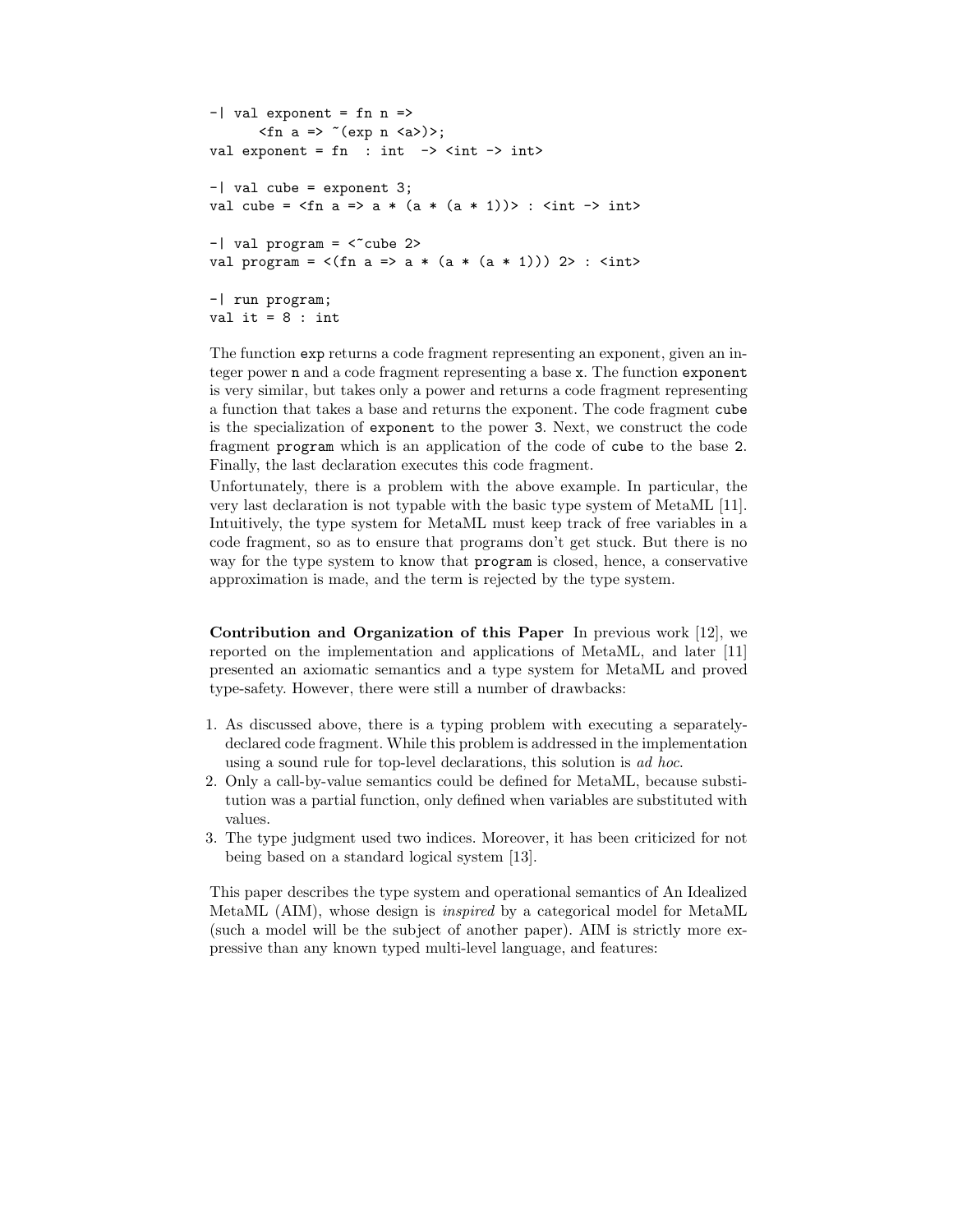- 1. An open code type  $\langle t \rangle$ , which corresponds to  $\bigcap t$  of  $\lambda^{\bigcirc}$  [3] and  $\langle t \rangle$  of MetaML;
- 2. A closed code type  $[t]$ , which corresponds to  $\overline{\square}t$  of  $\lambda^{\square}$  [4];
- 3. Cross-stage persistence of MetaML;
- 4. A Run-with construct, generalizing Run of MetaML.

This work is the first to achieve a semantically sound integration of Davies and Pfenning's  $\lambda^{\Box}$  [4] and Davies'  $\lambda^{\bigcirc}$  [3], and to identify useful interactions between them. Moreover, we present important simplifications over MetaML [11], which overcome the problems mentioned above:

- 1. The type system uses only one level annotation, like the  $\lambda^{\circ}$  type system [3];
- 2. The level Promotion and level Demotion lemmas, and the Substitution lemma, are proven in full generality and not just for the cases restricted to values. This development is crucial for a call-by-name semantics. Such a semantics seems to play an important role in the formal theory of Normalization by Evaluation [1] and Type Directed Partial Evaluation [2];
- 3. The big-step semantics is defined in the style in which  $\lambda^{\circ}$  was defined [3], and does not make explicit use of a stateful renaming function;
- 4. Terms have no explicit level annotations.

Finally, it is straight forward to extend AIM with new base types and constants, therefore it provides a general setting for investigating staging combinators.

In the rest of the paper, we present the type system and establish several syntactic properties. We give a big-step semantics of AIM, including a call-by-name variant, and prove type-safety. We present embeddings of  $\lambda^{\bigcirc}$ , MetaML and  $\lambda^{\square}$ into AIM. Finally, we discuss related works.

# 2 AIM: An Idealized MetaML

The definition of AIM's types  $t \in T$  and terms  $e \in E$  is parameterized with respect to a signature consisting of a set of base types  $b$  and constants  $c$ :

$$
t \in T: := b \mid t_1 \to t_2 \mid \langle t \rangle \mid [t]
$$
  
\n
$$
e \in E: := c \mid x \mid e_1 \mid e_2 \mid \lambda x. e \mid \langle e \rangle \mid \tilde{e} \mid \text{run } e \text{ with } \{x_i = e_i | i \in m\} \mid \text{box } e \text{ with } \{x_i = e_i | i \in m\} \mid \text{unbox } e
$$

Where  $m$  is a natural number, and it is identified with the set of its predecessors. The first four constructs are the standard ones in a call-by-value  $\lambda$ -calculus with constants. Bracket and Escape are the same as in MetaML [12, 11]. Run-With generalizes Run of MetaML, in that allows the use of additional variables  $x_i$  in the body of e if they satisfy certain typing requirements that are made explicit in the next section. Box-With and unbox are not in MetaML, but are motivated by  $\lambda^{\square}$  of Davies and Pfenning [4]. We use some abbreviated forms:

$$
\begin{array}{ll}\n\text{run } e \quad \text{for} \quad \text{run } e \text{ with } \emptyset \\
\text{box } e \quad \text{for} \quad \text{box } e \text{ with } \emptyset \\
\text{run } e \text{ with } x_i = e_i \quad \text{for} \quad \text{run } e \text{ with } \{x_i = e_i | i \in m\} \\
\text{box } e \text{ with } x_i = e_i \quad \text{for} \quad \text{box } e \text{ with } \{x_i = e_i | i \in m\} \\
\end{array}
$$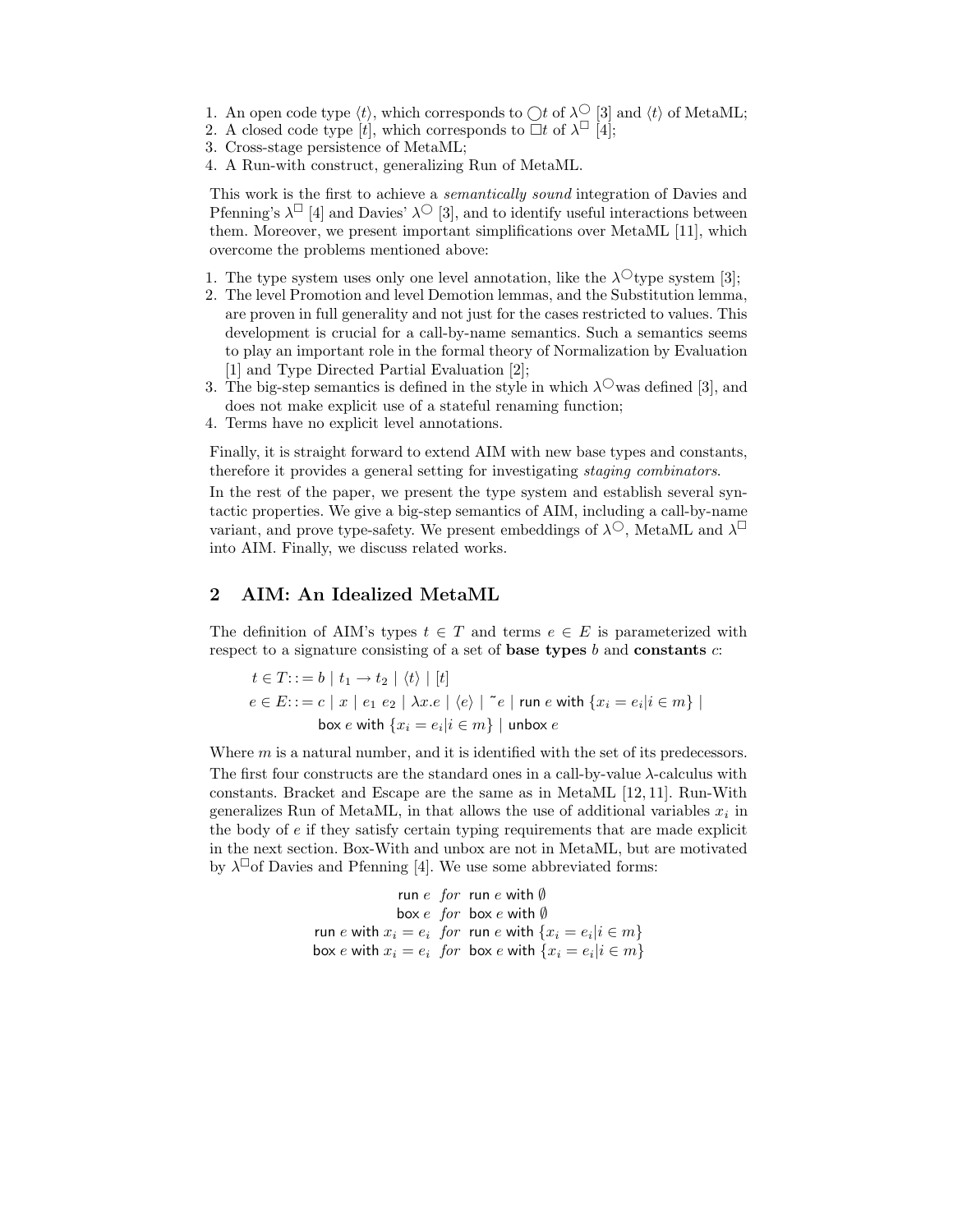$$
\Gamma \vdash c : t_c^n \qquad \Gamma \vdash x : t^n \text{ if } \Gamma \ x = t^m \text{ and } m \le n \qquad \frac{\Gamma, x : t_1^n \vdash e : t_2^n}{\Gamma \vdash \lambda x . e : (t_1 \to t_2)^n}
$$
\n
$$
\frac{\Gamma \vdash e_1 : (t_1 \to t_2)^n \quad \Gamma \vdash e_2 : t_1^n}{\Gamma \vdash e_1 \ e_2 : t_2^n} \qquad \frac{\Gamma \vdash e : t^{n+1}}{\Gamma \vdash \langle e \rangle : \langle t \rangle^n} \qquad \frac{\Gamma \vdash e : \langle t \rangle^n}{\Gamma \vdash \neg e : t^{n+1}}
$$
\n
$$
\frac{\Gamma \vdash e_i : [t_i]^n \quad \Gamma^{+1}, \{x_i : [t_i]^n | i \in m\} \vdash e : \langle t \rangle^n}{\Gamma \vdash \text{run } e \text{ with } x_i = e_i : t^n}
$$
\n
$$
\frac{\Gamma \vdash e_i : [t_i]^n \quad \{x_i : [t_i]^0 | i \in m\} \vdash e : t^0}{\Gamma \vdash \text{unbox } e : t^n} \qquad \frac{\Gamma \vdash e : [t]^n}{\Gamma \vdash \text{unbox } e : t^n}
$$

Fig. 1. Typing Rules

### 2.1 Type System

An AIM typing judgment has the form  $\Gamma \vdash e:t^n$ , where  $t \in T$ ,  $n \in N$  and  $\Gamma$  is a type assignment, that is, a finite set  $\{x_i : t_i^{n_i} | i \in m\}$  with the  $x_i$  distinct. The reading of  $\Gamma \vdash e:t^n$  is "term e has type t at level n in the type assignment  $\Gamma$ ". We say that  $\Gamma x = t^n$  if  $x:t^n$  is in  $\Gamma$ . Furthermore, we write  $\Gamma^{+r}$  for the type assignment obtained by incrementing the level annotations in  $\Gamma$  by  $r$ , that is,  $\Gamma^{+r}$   $x = t^{n+r}$  if and only if  $\Gamma$   $x = t^n$ . Figure 1 gives the typing rules for AIM. The Constant rule says that a constant c of type  $t_c$ , which has to be given in the signature, can be used at any level  $n$ . The Variable rule incorporates cross-stage persistence, therefore if  $x$  is introduced at level  $m$  it can be used later, that is, at level  $n \geq m$ , but not before. The Abstraction and Application rules are standard. The Bracket and Escape rules establish an *isomorphism* between  $t^{n+1}$ and  $\langle t \rangle^n$ . Typing Run in MetaML [11] introduces an extra index-annotation on types for counting the number of Runs surrounding an expression (see Figure 3). We avoid this extra annotation by incrementing the level of all variables in Γ. In particular, the Run rule of MetaML becomes

$$
\frac{\varGamma^{+1} \vdash e : \langle t \rangle^n}{\varGamma \vdash \mathsf{run}\ e : t^n}
$$

The Box rule ensures that there are no "late" free variables in the term being Boxed. This ensures that when a Boxed term is evaluated in a type-safe context, the resulting value is a closed term. The Box rule ensures that only the variables explicitly bound in the Box statement can occur free in the term e. At the same time, it ensures that no "late" free variable can infiltrate the body of a Box using one of these variables. This is accomplished by forcing the With-bound variables themselves to have a Boxed type. Note that in run e with  $x_i = e_i$  the term e may contain other free variables besides the  $x_i$ .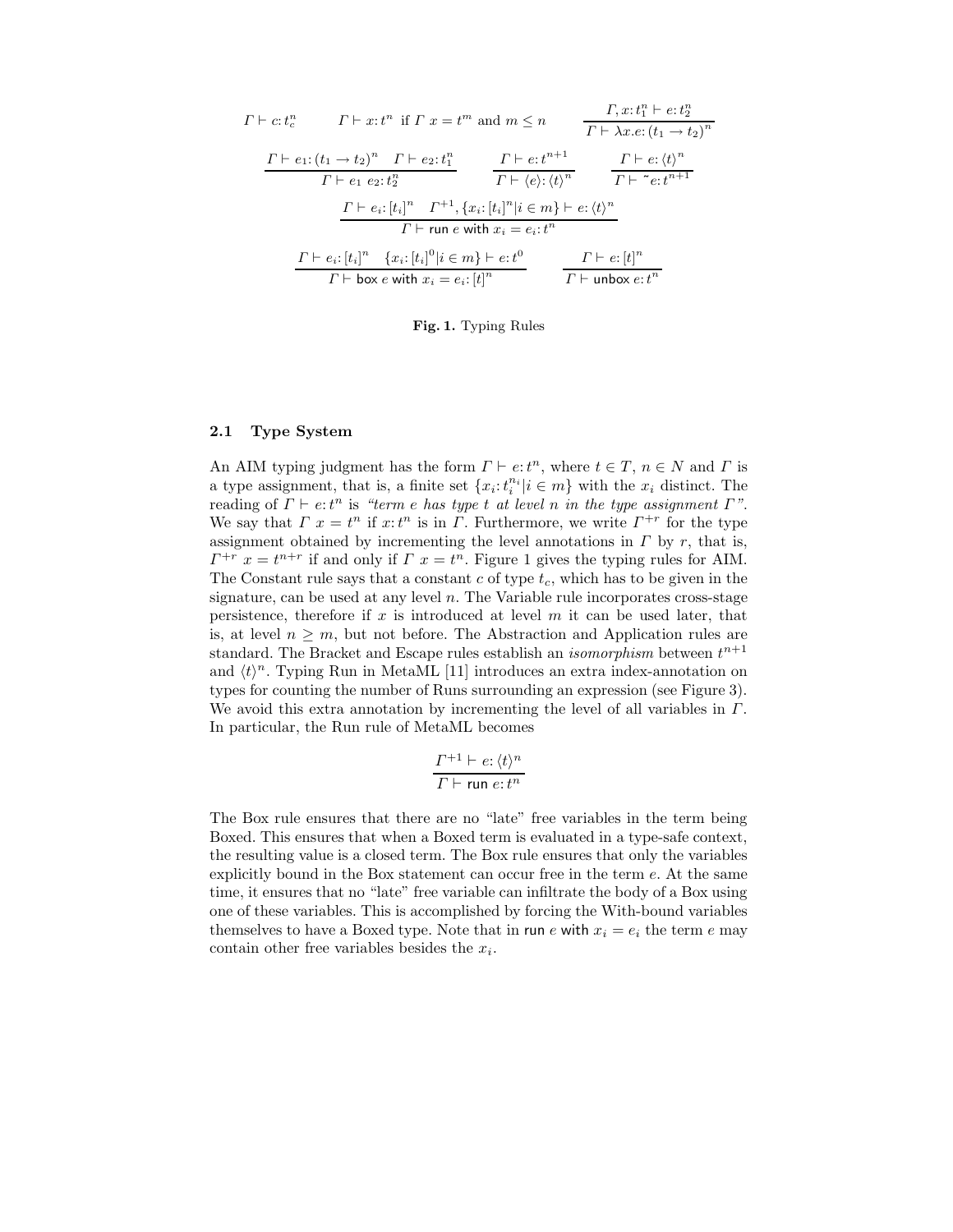### 2.2 Properties of the Type System

The following level Promotion, level Demotion and Substitution lemmas are needed for proving Type Preservation.

**Lemma 1 (Promotion).** If  $\Gamma_1, \Gamma_2 \vdash e \colon t^n$  then  $\Gamma_1, \Gamma_2^{+1} \vdash e \colon t^{n+1}$ .

Meaning that if we increment the level of a well-formed term  $e$  it remains wellformed. Furthermore, we can simultaneously increment the level of an arbitrary subset of the variables in the environment.

Demotion on e at n, written  $e\downarrow_n$ , lowers the level of e from level  $n + 1$  down to level  $n$ , and is well-defined on all terms, unlike demotion for MetaML [11].

**Definition 1** (Demotion).  $e \downarrow_n$  is defined by induction on e:

$$
c \downarrow_n = c
$$
  
\n
$$
x \downarrow_n = x
$$
  
\n
$$
(e_1 e_2) \downarrow_n = e_1 \downarrow_n e_2 \downarrow_n
$$
  
\n
$$
(\lambda x.e) \downarrow_n = \lambda x.e \downarrow_n
$$
  
\n
$$
\langle e \rangle \downarrow_n = \langle e \downarrow_{n+1} \rangle
$$
  
\n
$$
e \downarrow_0 = \text{run } e
$$
  
\n
$$
(\check{e}) \downarrow_{n+1} = (\check{e} \downarrow_n)
$$
  
\n
$$
(\text{run } e \text{ with } x_i = e_i) \downarrow_n = \text{run } e \downarrow_n \text{ with } x_i = e_i \downarrow_n
$$
  
\n
$$
(\text{box } e \text{ with } x_i = e_i) \downarrow_n = \text{box } e \text{ with } x_i = e_i \downarrow_n
$$
  
\n
$$
(\text{unbox } e) \downarrow_n = \text{unbox } e \downarrow_n
$$

The key for making demotion total on all terms is handling the case for Escape  $\tilde{e} \downarrow_0$ : Escape is simply replaced by Run. It should also be noted that demotion does not go into the body of Box.

**Lemma 2** (Demotion). If  $\Gamma^{+1} \vdash e:t^{n+1}$  then  $\Gamma \vdash e \downarrow_n:t^n$ .

Meaning that demotion of a well-formed term  $e$  is well-formed, provided the level of all free variables is decremented.

In this paper, proofs are omitted for brevity (Please see technical report for proof details [8]).

**Lemma 3 (Weakening).** If  $\Gamma_1, \Gamma_2 \vdash e_2 \colon t_2^n$  and x is fresh, then  $\Gamma_1, x \colon t_1^{n'}$  $_1^{n'}, \Gamma_2 \vdash$  $e_2$ :  $t_2^n$ .

Lemma 4 (Substitution). If  $\varGamma_1 \vdash e_1$ :  $t_1^{n'}$  $n'_{1}$  and  $\Gamma_{1}$ ,  $x$ :  $t_{1}^{n'}$  $n', T_2 \vdash e_2 : t_2^n \ then \Gamma_1, \Gamma_2 \vdash$  $e_2[x; = e_1]; t_2^n.$ 

This is the expected substitution property, that is, a variable  $x$  can be replaced by a term  $e_1$ , provided  $e_1$  meets the type requirements on  $x$ .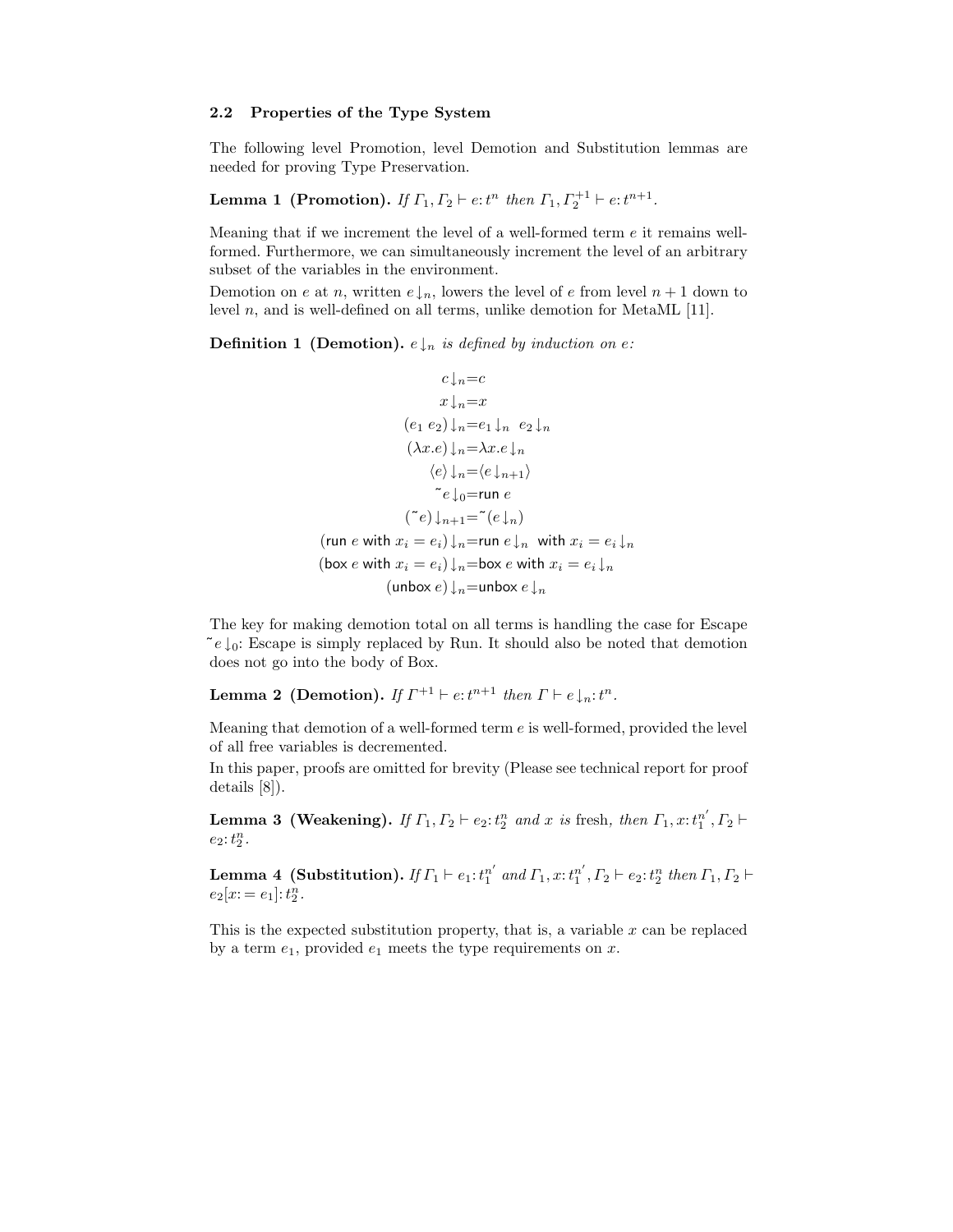# Evaluation.

$$
\frac{e_1 \overset{0}{\longleftrightarrow} \lambda x.e \quad e_2 \overset{0}{\longleftrightarrow} v_1 \quad e[x := v_1] \overset{0}{\longleftrightarrow} v_2}{e_1 \quad e_2 \overset{0}{\longleftrightarrow} v_2}
$$
\n
$$
\frac{e_i \overset{0}{\longleftrightarrow} v_i \quad e[x_i := v_i] \overset{0}{\longleftrightarrow} \langle v' \rangle \quad v' \downarrow_0 \overset{0}{\longleftrightarrow} v}{\text{run } e \text{ with } x_i = e_i \overset{0}{\longleftrightarrow} v}
$$
\n
$$
\frac{e \overset{0}{\longleftrightarrow} \langle v \rangle}{\text{box } e \text{ with } x_i = e_i \overset{0}{\longleftrightarrow} v}
$$
\n
$$
\frac{e \overset{0}{\longleftrightarrow} \langle v \rangle}{\text{box } e \text{ with } x_i = e_i \overset{0}{\longleftrightarrow} \text{box } e[x_i := v_i]}
$$
\n
$$
\frac{e \overset{0}{\longleftrightarrow} \text{box } e' \overset{0}{\longleftrightarrow} v}{\text{unbox } e \overset{0}{\longleftrightarrow} v}
$$

Building.

| $e \overset{n+1}{\hookrightarrow} v$<br>unbox $e \stackrel{n+1}{\hookrightarrow}$ unbox $v$                                                                           | $e \overset{n+1}{\hookrightarrow} v$<br>$\lambda x.e \stackrel{n+1}{\hookrightarrow} \lambda x.v$                                            | $x \overset{n+1}{\hookrightarrow} x$                                                                        |
|-----------------------------------------------------------------------------------------------------------------------------------------------------------------------|----------------------------------------------------------------------------------------------------------------------------------------------|-------------------------------------------------------------------------------------------------------------|
| $e \stackrel{n+1}{\hookrightarrow} v \qquad e_i \stackrel{n+1}{\hookrightarrow} v_i$<br>run e with $x_i = e_i \stackrel{n+1}{\hookrightarrow}$ run v with $x_i = v_i$ | $e \stackrel{n+1}{\hookrightarrow} v$<br>$\sim e \stackrel{n+2}{\hookrightarrow} \sim v$                                                     | $e \overset{n+1}{\hookrightarrow} v$<br>$\langle e \rangle \stackrel{n}{\hookrightarrow} \langle v \rangle$ |
| $e_i \stackrel{n+1}{\hookrightarrow} v_i$<br>box e with $x_i = e_i \stackrel{n+1}{\hookrightarrow}$ box e with $x_i = v_i$                                            | $e_1 \stackrel{n+1}{\hookrightarrow} v_1 \quad e_2 \stackrel{n+1}{\hookrightarrow} v_2$<br>$e_1 e_2 \stackrel{n+1}{\hookrightarrow} v_1 v_2$ | $c \stackrel{n+1}{\hookrightarrow} c$                                                                       |

Stuck.

| $e \xrightarrow{0} v \neq \text{box } e'$ | $e_1 \xrightarrow{0} v \neq \lambda x.e$                  | $e_2 \xrightarrow{0} err$                     | $e_3 \xrightarrow{0} err$                     |                                               |                         |                         |                         |
|-------------------------------------------|-----------------------------------------------------------|-----------------------------------------------|-----------------------------------------------|-----------------------------------------------|-------------------------|-------------------------|-------------------------|
| $e_i \xrightarrow{0} v_i$                 | $e[x_i := v_i] \xrightarrow{0} v \neq \langle e' \rangle$ | $e \xrightarrow{0} v \neq \langle e' \rangle$ | $e \xrightarrow{0} v \neq \langle e' \rangle$ | $e \xrightarrow{0} v \neq \langle e' \rangle$ | $e \xrightarrow{0} err$ | $e \xrightarrow{0} err$ | $e \xrightarrow{0} err$ |

### Fig. 2. Big-Step Semantics

# 3 Big-Step Semantics

The big-step semantics for MetaML [12] reflects the existing implementation: it is complex, and hence not very suitable for formal reasoning. Figure 2 presents a concise big-step semantics for AIM, which is presented at the same level of abstraction as that for  $\lambda$ <sup>O</sup> [3]. We avoid the explicit use of a *gensym* or *newname* for renaming bound variables: this is implicitly done by substitution.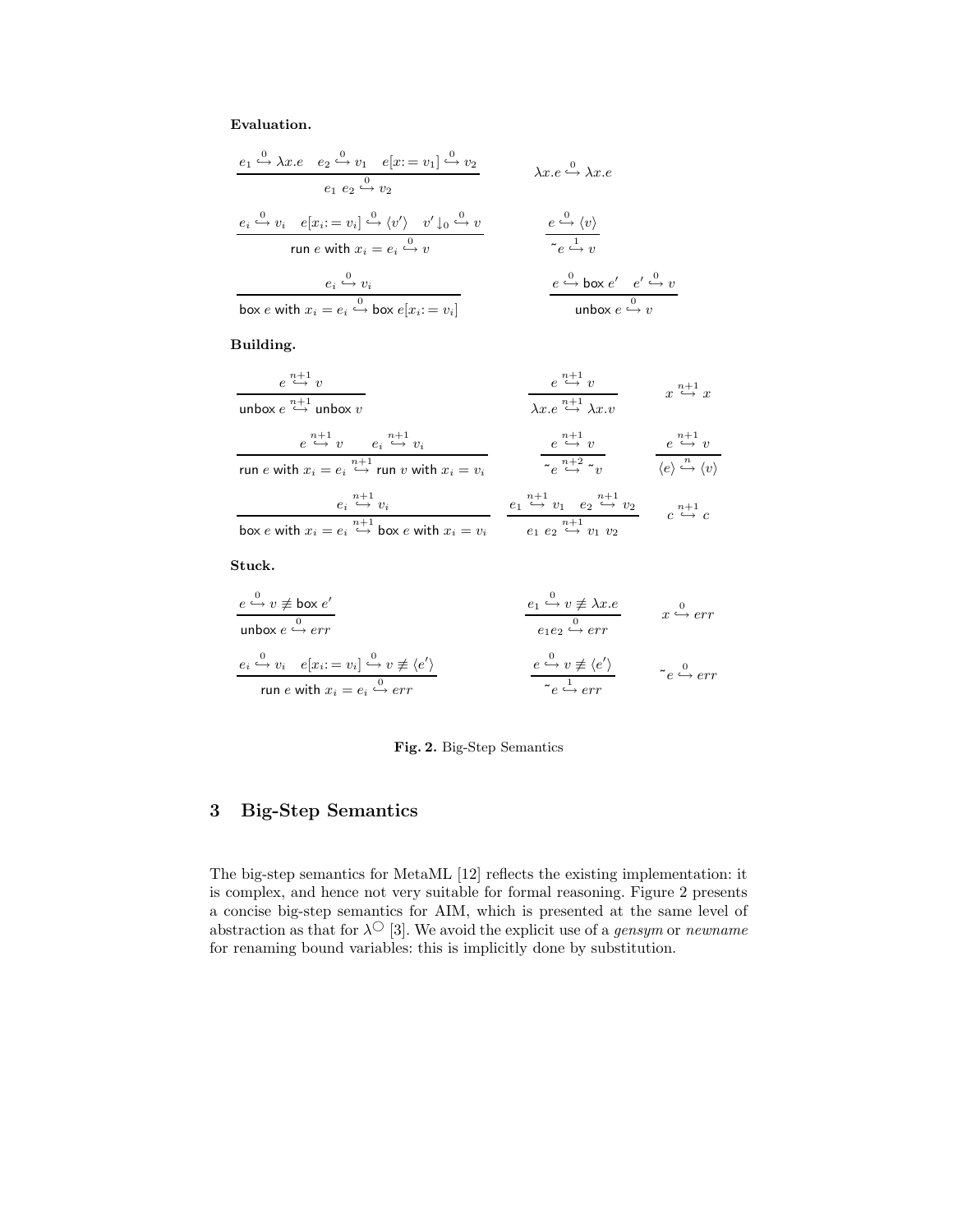### Definition 2 (Values).

$$
v^0 \in V^0 \; := \; \lambda x.e \mid \langle v^1 \rangle \mid \text{box } e
$$
  
\n
$$
v^1 \in V^1 \; := \; c \mid x \mid v^1 \mid v^1 \mid \lambda x.v^1 \mid \langle v^2 \rangle \mid \text{run } v^1 \text{ with } x_i = v_i^1 \mid
$$
  
\n
$$
\text{box } e \text{ with } x_i = v_i^1 \mid \text{unbox } v^1
$$
  
\n
$$
v^{n+2} \in V^{n+2} := \; c \mid x \mid v^{n+2} \mid v^{n+2} \mid \lambda x.v^{n+2} \mid \langle v^{n+3} \rangle \mid "v^{n+1} \mid
$$
  
\n
$$
\text{run } v^{n+2} \text{ with } x_i = v_i^{n+2} \mid \text{box } e \text{ with } x_i = v_i^{n+2} \mid \text{unbox } v^{n+2}
$$

Values have three important properties: First, a value at level 1 can be a Bracketed or a Boxed expression, reflecting the fact that terms representing open and closed code are both considered acceptable results from a computation. Second, values at level  $n + 1$  can contain Applications such as  $\langle (\lambda y. y) (\lambda x. x) \rangle$ , reflecting the fact that Brackets defer computations. Finally, there are no level 1 Escapes in values, reflecting the fact that having such an Escape in a term would mean that evaluating the term has not yet been completed. This is true, for example, in terms like  $\langle \tilde{f}(f \ x) \rangle$ .

**Lemma 5 (Orthogonality).** If  $v \in V^0$  and  $\Gamma \vdash v: [t]^0$  then  $\emptyset \vdash v: [t]^0$ .

**Theorem 1 (Type Preservation).** If  $\Gamma^{+1} \vdash e$ :  $t^n$  and  $e \stackrel{n}{\hookrightarrow} v$  then  $v \in V^n$ and  $\Gamma^{+1} \vdash v : t^n$ .

Note that in AIM (unlike ordinary programming languages) we cannot restrict the evaluation rules to closed terms, because at levels above 0 evaluation is symbolic and can go inside the body of binders. On the other hand, evaluation of a variable at level 0 is an error! The above theorem strikes the right balance, namely it allows open terms provided their free variables are at level above 0 (this is reflected by the use of  $\Gamma^{+1}$  in the typing judgment).

Having no level 1 escapes ensures that demotion is the identity on  $V^{n+1}$  as shown in following lemma. Thus, we don't need to perform demotion in the evaluation rule for Run when evaluating a well-formed term.

Lemma 6 (Value Demotion). If  $v \in V^{n+1}$  then  $v \downarrow_n \equiv v$ .

A good property for multi-level languages is the existence of a bijection between programs  $\emptyset \vdash e:t^0$  and program representations  $\emptyset \vdash \langle v \rangle : \langle t \rangle^0$ . This property holds for AIM, in fact it is a consequence of the following result:

**Proposition 1 (Reflection).** If  $\Gamma \vdash e:t^n$ , then  $\Gamma^{+1} \vdash e:t^{n+1}$  and  $e \in V^{n+1}$ . Conversely, if  $v \in V^{n+1}$  and  $\Gamma^{+1} \vdash v : t^{n+1}$ , then  $\Gamma \vdash v : t^n$ .

#### 3.1 Call-by-Name

The difference between the call-by-name semantics and the call-by-value semantics for AIM is only in the evaluation rule for Application at level 0. For call-byname, this rule becomes

$$
\underbrace{e_1 \xrightarrow{0} \lambda x.e} \quad e[x := e_2] \xrightarrow{0} v
$$

$$
e_1 \underbrace{e_2 \xrightarrow{0} v}
$$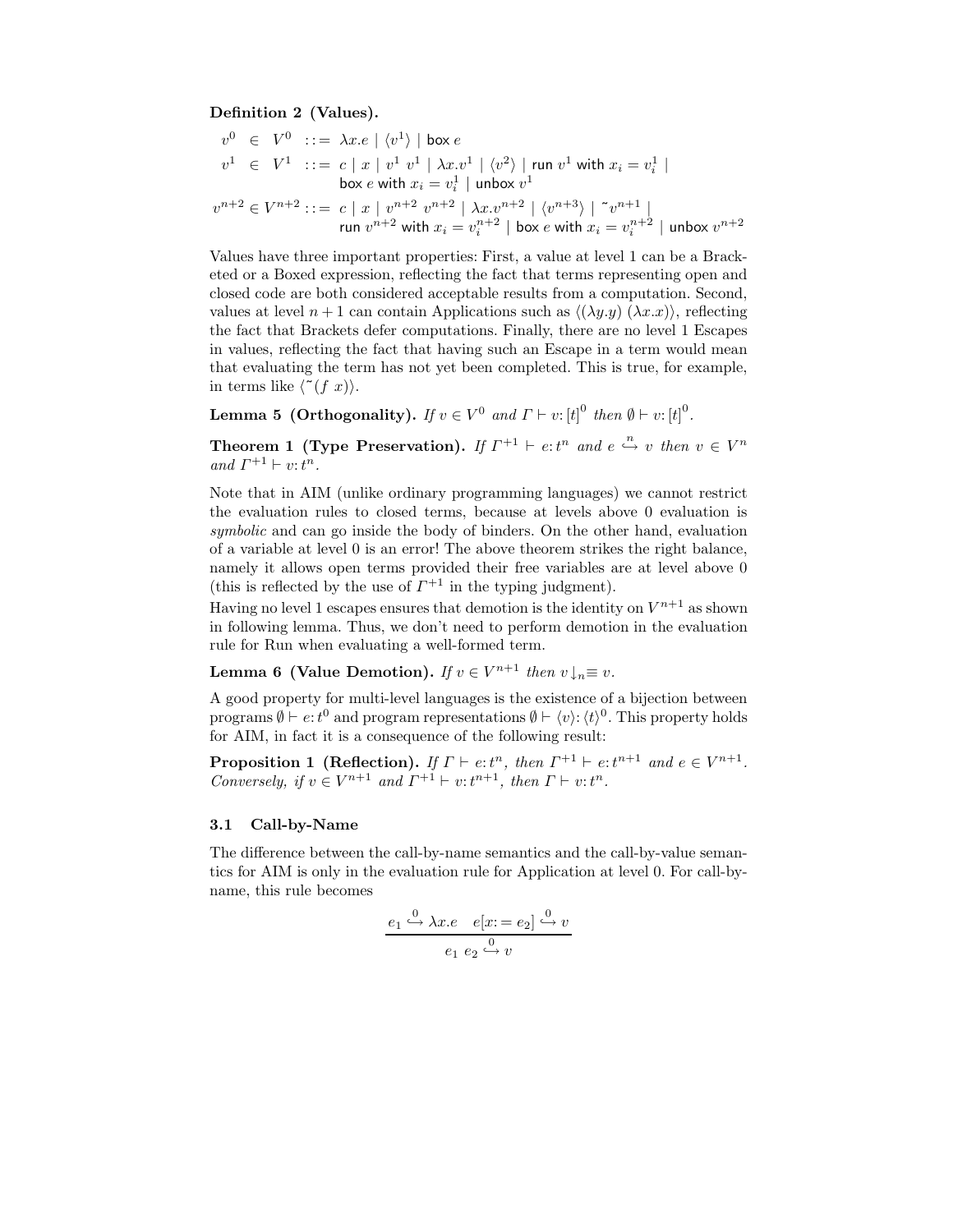The Type Preservation proof must be changed for this case. However, this not problematic, since the Substitution Lemma for the AIM's type system has no value restriction.

Theorem 2 (CBN Type Preservation). If  $\Gamma^{+1} \vdash e:t^n$  and  $e \stackrel{n}{\hookrightarrow} v$  then  $v \in V^n$  and  $\Gamma^{+1} \vdash v : t^n$ .

### 3.2 Expressiveness

MetaML's type system has one Code type constructor, which tries to combine the features of the Box and Circle type constructors of Davies and Pfenning. However, this combination leads to the typing problem discussed in the introduction. In contrast, AIM's type system incorporates both Box and Circle type constructors, thereby providing correct semantics for the following functions:

- 1. unbox :  $[t] \rightarrow t$ . This function executes closed code. AIM has no function of type  $t \to [t]$ , thus we avoid the "collapse" of types in the recent work of Wickline, Lee, and Pfenning [13]. Such a function does not exist in MetaML.
- 2. up  $:t \to \langle t \rangle$ . This function corresponds to cross-stage persistence [12], in fact it embeds any value into an open fragment, including values of functional type. Such a function does not exist in  $\lambda^{\circ}$ . At the same time, AIM has no function of type  $\langle t \rangle \rightarrow t$ , reflecting the fact that open code cannot be executed. up is expressible as  $\lambda x.\langle x \rangle$ .
- 3. weaken:  $[t] \rightarrow \langle t \rangle$ . The composite of the two functions above. weaken reflects the fact that closed code can always be viewed as open code. AIM has no function of type  $\langle t \rangle \rightarrow [t]$ .
- 4. execute:  $[\langle t \rangle] \rightarrow t$ . This function executes closed code, and it can be defined in AIM as  $\lambda x$ .run x with  $x = x$ .
- 5. build:  $|\langle t \rangle| \rightarrow |\langle t \rangle|$  This function forces the building of an open fragment known to be closed. build is not expressible in the language, but it can be added as a new combinator with the following semantics:

$$
\frac{e \stackrel{0}{\hookrightarrow} \mathsf{box} e'}{ \mathsf{build} e \stackrel{0}{\hookrightarrow} \mathsf{box} \langle v \rangle}
$$

Type Preservation is still valid with such an extension.

 $-$ | val exponent = box (fn n =>

Now, the MetaML example presented in the Introduction can be expressed in AIM as follows:

```
-| val rec exp = box (fn n => fn x =>
       if n=0 then \langle 1 \rangle else \langle x \times ( \text{unbox exp}) (n-1) x \rangle)
       with {exp=exp};
val exp = [fn] : (int -&gt; < int &gt; -&gt; < int &gt;]
```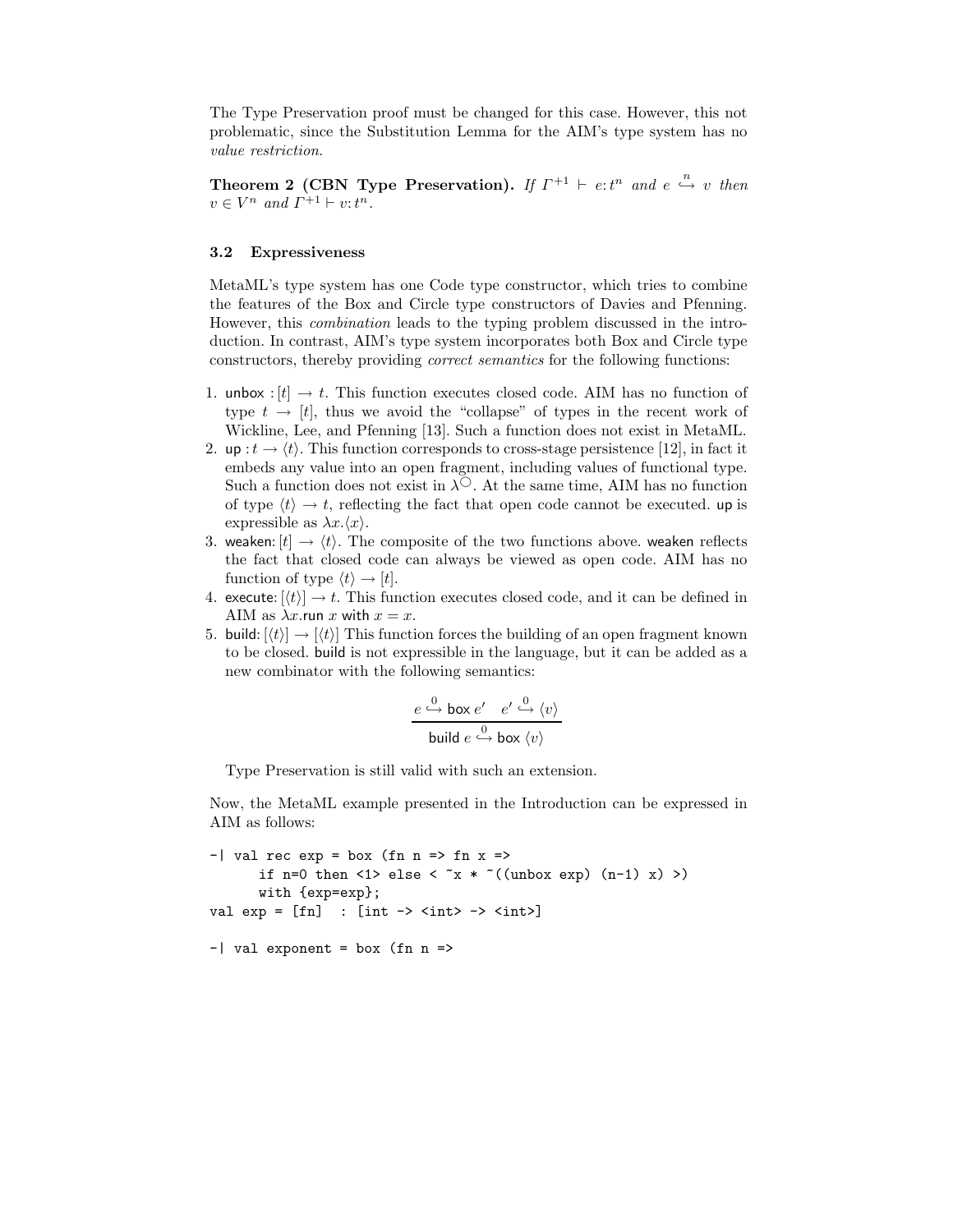```
\langlefn a => ~((unbox exp) n \langle a \rangle)>)
      with {exp=exp};
val exponent = [fn] : [int \ -> \langle int \ -> int >-| val cube = build (box ((unbox exponent) 3)
                        with {exponent=exponent});
val cube = [\text{fn a =} > a * (a * (a * 1)) >] : [\text{sint -} > \text{int} >]-| val program = build (box \lt "(unbox cube) 2>
                            with {cube=cube})
val program = [<(fn a =&gt; a * (a * (a * 1))) 2>] : [<i>int</i>]-| execute program;
val it = 8: int
```
In AIM, asserting that a code fragment is closed (using Box) has become part of the responsibilities of the programmer. Furthermore, Build is needed to explicitly overcome the default lazy behavior of Box. If Build was not used in the above examples, the (Boxed code) values returned for cube and program would contain level 0 Escapes. In general, it appears that the lazy behavior of Box is not needed when our primary concern is high-level program generation.

Unfortunately, the syntax is verbose compared to that of MetaML. In future work, we hope to improve the syntax based on experience using AIM.

# 4 Embedding Results

This section shows that other languages for staging computations can be translated into AIM, and that the embedding respects the typing and evaluation. The languages we consider are  $\lambda$ <sup>O</sup> [3], MetaML [11], and  $\lambda$ <sup> $\Box$ </sup> [4].

### 4.1 Embedding of  $\lambda$ <sup> $\circ$ </sup>

The embedding of  $\lambda^{\circlearrowright}$  into AIM is straight forward. In essence,  $\lambda^{\circlearrowright}$  corresponds to the Open fragment of AIM:

$$
t \in T_{Open}::= b \mid t_1 \to t_2 \mid \langle t \rangle
$$
  

$$
e \in E_{Open}::= c \mid x \mid e_1 \mid e_2 \mid \lambda x.e \mid \langle e \rangle \mid \tilde{e}
$$

The translation ( $\circ$ ) between  $\lambda^{\circ}$  and AIM is as follows: ( $\circ$ ) $\circ$  =  $\langle (t^{\circ}) \rangle$ , (next  $e$ ) $\overline{O} = \langle e^{\overline{O}} \rangle$ , and (prev  $e$ ) $\overline{O} = \tilde{e}$  ( $e^{\overline{O}}$ ). With these identifications the typing and evaluation rules for  $\lambda^{\circ}$  are those of AIM restricted to the relevant fragment. The only exception is the typing rule for variables, which in  $\lambda^{\circ}$  is simply  $\Gamma \vdash x : t^n$  if  $\Gamma x = t^n$  (this reflects the fact that  $\lambda^{\bigcirc}$  has no cross-stage persistence).

We write  $\Gamma \vdash_{\bigcirc} e:t$  and  $e \stackrel{n}{\hookrightarrow}_{\bigcirc} v$  for the typing and evaluation judgments of  $\lambda^{\bigcirc}$ , so that they are not confused with the corresponding judgments of AIM.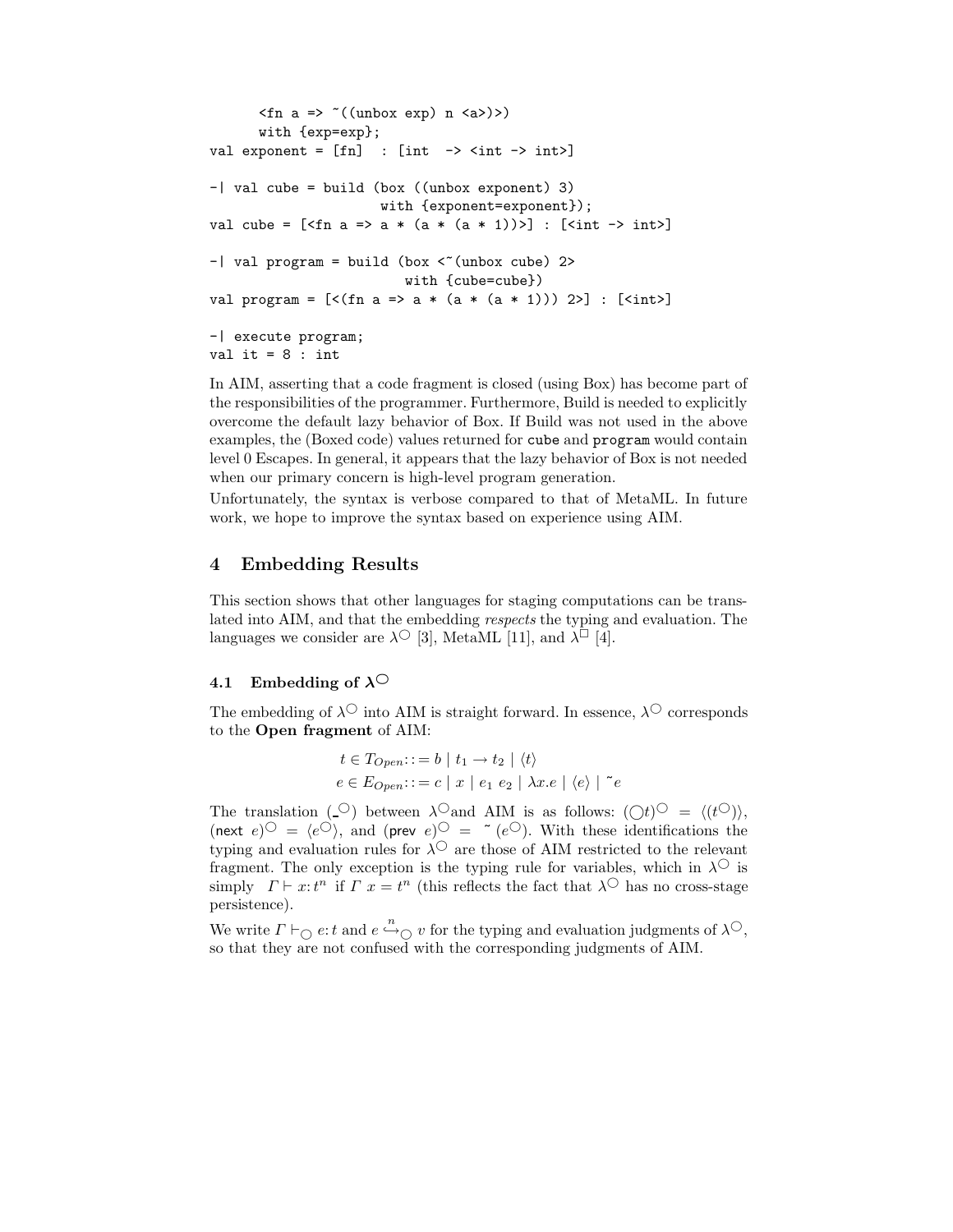| $\Gamma \vdash c: (t_c, r)^n$                                |                                             | $\Gamma \vdash x:(t,r)^n$ if $\Gamma x=(t,p)^m$ and $m+r \leq n+p$              |
|--------------------------------------------------------------|---------------------------------------------|---------------------------------------------------------------------------------|
| $\Gamma, x: (t_1, r)^n \vdash e: (t_2, r)^n$                 |                                             | $\Gamma \vdash e_1: (t_1 \rightarrow t_2, r)^n$ $\Gamma \vdash e_2: (t_1, r)^n$ |
| $\Gamma \vdash \lambda x.e: (t_1 \rightarrow t_2, r)^n$      |                                             | $\Gamma \vdash e_1 \; e_2 : (t_2, r)^n$                                         |
| $\Gamma \vdash e: (t,r)^{n+1}$                               | $\Gamma \vdash e: (\langle t \rangle, r)^n$ | $\Gamma \vdash e: (\langle t \rangle, r+1)^n$                                   |
| $\Gamma \vdash \langle e \rangle : (\langle t \rangle, r)^n$ | $\Gamma \vdash$ " $e: (t,r)^{n+1}$          | $\Gamma \vdash$ run $e: (t,r)^n$                                                |

#### Fig. 3. MetaML Typing rules

**Proposition 2 (Temporal Type Embedding).** If  $\Gamma \vdash_{\bigcirc} e:t^n$  is derivable in  $\lambda^{\bigcirc}$ , then  $\Gamma^{\bigcirc} \vdash e^{\bigcirc} \cdot (t^{\bigcirc})^n$  is derivable in AIM.

Proposition 3 (Temporal Semantics Embedding). If  $e\stackrel{n}{\hookrightarrow}_\mathbb{O} v$  is derivable in  $\lambda^{\bigcirc}$ , then  $e^{\bigcirc} \stackrel{n}{\hookrightarrow} v^{\bigcirc}$  is derivable in AIM.

### 4.2 Embedding of MetaML

The difference between MetaML and AIM is in the type system. We show that while AIM's typing judgments are simpler, what is typable in MetaML remains typable in AIM.

$$
t \in T_{MetaML} ::= b \mid t_1 \rightarrow t_2 \mid \langle t \rangle
$$
  

$$
e \in E_{MetaML} ::= c \mid x \mid e_1 \mid e_2 \mid \lambda x.e \mid \langle e \rangle \mid \tilde{e} \mid \text{run } e
$$

A MetaML's typing judgment has the form  $\Delta \vdash e: (t, r)^n$ , where  $t \in T$ ,  $n, r \in N$ and  $\Delta$  is a type assignment, that is, a finite set  $\{x_i: (t_i, r_i)^{n_i} | i \in m\}$  with the  $x_i$ distinct. Figure 3 recalls the MetaML [11].

Definition 3 (Acceptable Judgment). We say that a MetaML typing judgment  $\{x_i: (t_i, r_i)^{n_i} | i \in m\} \vdash e: (t, r)^n$  is acceptable if and only if  $\forall i \in m$ .  $r_i \leq r$ .

Remark 1. A careful analysis of MetaML's typing rules shows that typing judgments occurring in the derivation of a judgment  $\emptyset \vdash e: (t, r)^n$  are acceptable: In MetaML typing rules are acceptable whenever its conclusion is acceptable, simply because the index  $r$  never decreases when we go from the conclusion of a type rule to its premise, thus, we never get an environment binding with an  $r$ higher than that of the judgment.

Proposition 4 (MetaML Type Embedding). If  $\{x_i: (t_i, r_i)^{n_i} | i \in m\}$  $e:(t, r)^n$  is acceptable, then it is derivable in MetaML if and only if  $\{x_i : t_i^{n_i+r-r_i} | i \in$  $m\} \vdash e:t^n$  is derivable in AIM.

# 4.3 Embedding of  $\lambda^\square$

Figure 4 summarizes the language  $\lambda^{\Box}$  [4]. We translate  $\lambda^{\Box}$  into the **Closed**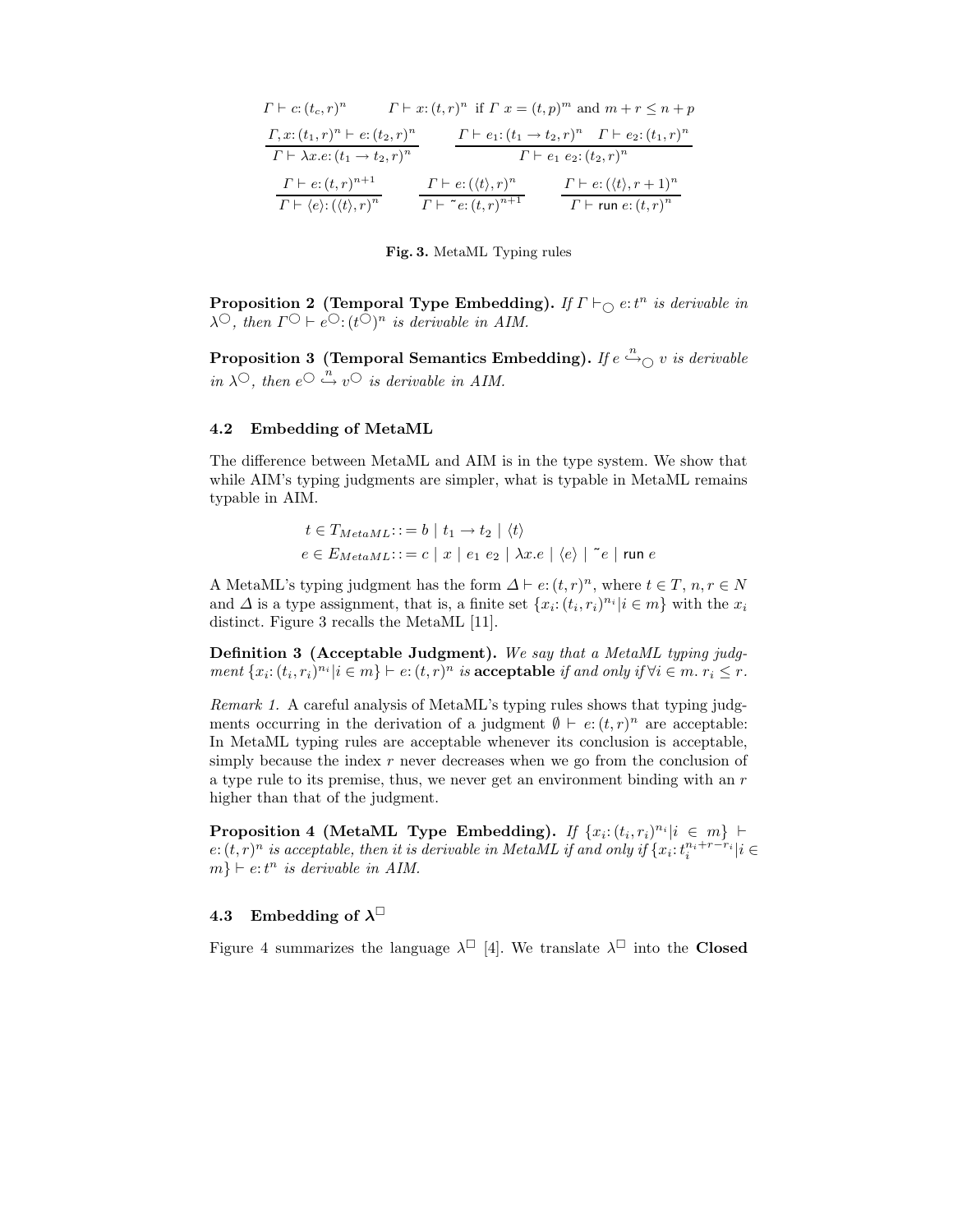Syntax

Types  $t \in T_{\square}$ :: $= b \mid t_1 \rightarrow t_2 \mid \square t$ Expressions  $e \in E_{\Box}$ ::=  $x \mid \lambda x.e \mid e_1 \mid e_2 \mid$  box  $e \mid$  let box  $x = e_1$  in  $e_2$ Type assignments  $\Gamma, \Delta$ : : =  $\{x_i : t_i | i \in m\}$ 

Type System

$$
\Delta; \Gamma \vdash_{\Box} x:t \text{ if } \Delta x = t \qquad \Delta; \Gamma \vdash_{\Box} x:t \text{ if } \Gamma x = t
$$
\n
$$
\frac{\Delta; (\Gamma, x:t') \vdash_{\Box} e:t}{\Delta; \Gamma \vdash_{\Box} \lambda x.e:t' \to t} \qquad \frac{(\Delta; x:t'), \Gamma \vdash_{\Box} e_2:t \quad \Delta; \Gamma \vdash_{\Box} e_1: \Box t'}{\Delta; \Gamma \vdash_{\Box} \text{ let box } x = e_1 \text{ in } e_2:t}
$$
\n
$$
\frac{\Delta; \Gamma \vdash_{\Box} e_1: t' \to t \quad \Delta; \Gamma \vdash_{\Box} e_2: t'}{\Delta; \Gamma \vdash_{\Box} e_1 e_2: t} \qquad \frac{\Delta; \emptyset \vdash_{\Box} e:t}{\Delta; \Gamma \vdash_{\Box} \text{ box } e: \Box t}
$$

Big-Step Semantics

$$
\begin{array}{cccc}\n e_1 \hookrightarrow_{\Box} \lambda x.e & e_2 \hookrightarrow_{\Box} v' & e[x := v'] \hookrightarrow_{\Box} v \\
 & e_1, e_2 \hookrightarrow_{\Box} v & \lambda x.e \hookrightarrow_{\Box} \lambda x.e \\
 & \xrightarrow{e_1} \hookrightarrow_{\Box} \text{box } e & e_2[x := e] \hookrightarrow_{\Box} v \\
 \hline\n & \text{let box } x = e_1 \text{ in } e_2 \hookrightarrow_{\Box} v & \text{box } e \hookrightarrow_{\Box} \text{box } e\n \end{array}
$$



fragment of AIM:

 $t \in T_{Closed}$ :  $= b \mid t_1 \rightarrow t_2 \mid [t]$  $e \in E_{Closed} \coloncoloneqq c \mid x \mid e_1 \ e_2 \mid \lambda x . e \mid$  box  $e$  with  $x_i = e_i \mid$  unbox  $e$ 

Furthermore, we consider only typing judgments of the form  $\{x_i : t_i^0 | i \in m\} \vdash e : t^0$ and evaluation judgments of the form  $e \stackrel{0}{\hookrightarrow} v$ . These restrictions are possible for two reasons. If the conclusion of a typing rule is of the form  $\{x_i : t_i^0 | i \in m\} \vdash e : t^0$ with types and terms in the Closed fragment, then also the premises of the typing rule enjoy such properties. When  $e$  is a closed term in the Closed fragment, the only judgments  $e' \stackrel{n}{\hookrightarrow} v'$  that can occur in the derivation of  $e \stackrel{0}{\hookrightarrow} v$  are such that  $n = 0$  and  $e'$  and  $v'$  are closed terms in the Closed fragment.

Definition 4 (Modal Type Translation). The translation of  $\lambda^{\Box}$  types is given by

$$
b^\square = b \qquad (t_1 \to t_2)^\square = t_1^\square \to t_2^\square \qquad (\square t)^\square = [t^\square]
$$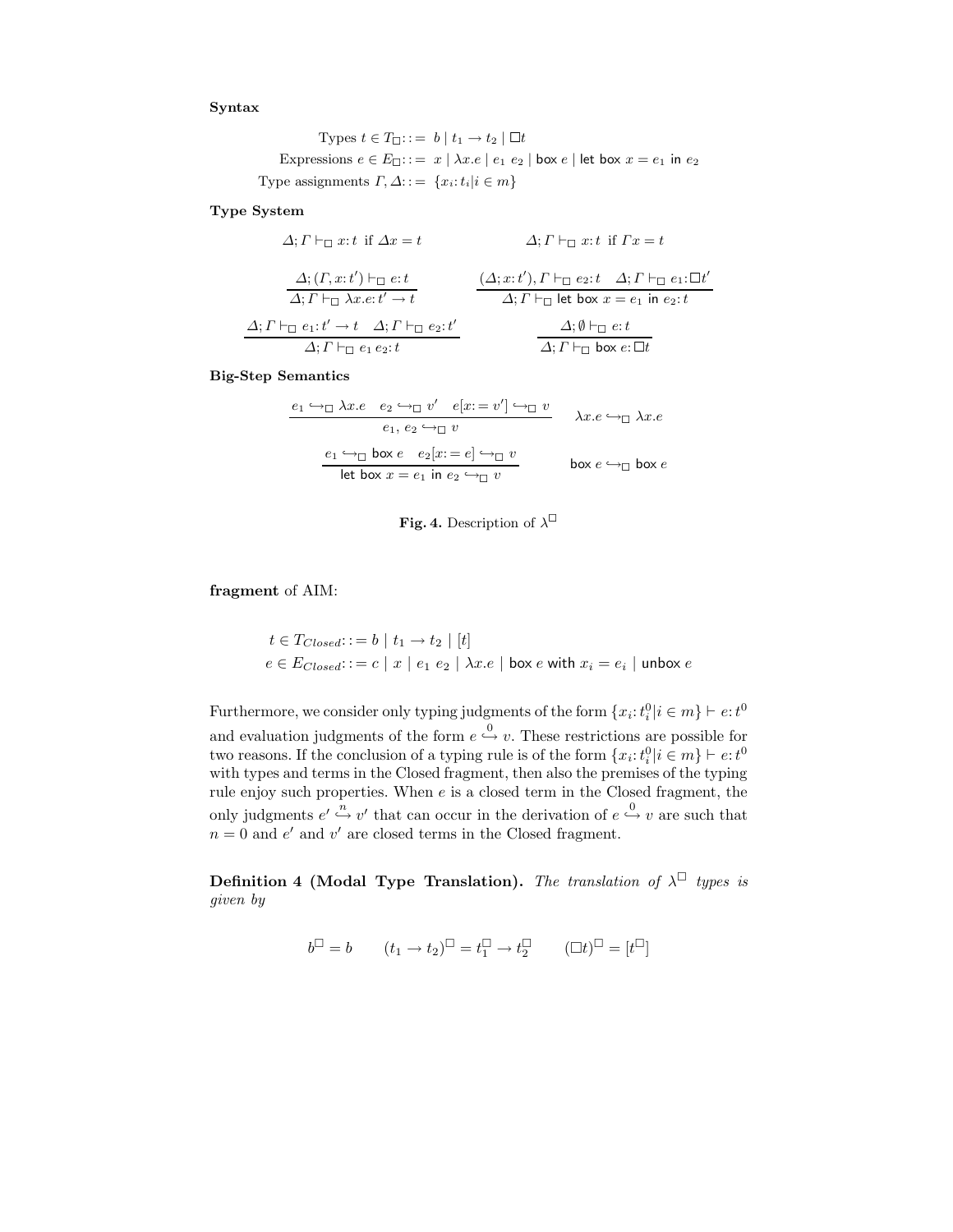The translation of  $\lambda^{\square}$  terms depends on a set X of variables, namely those declared in the modal context  $\Delta$ .

$$
x^{\Box X} = \text{unbox } x \quad \text{if } x \in X
$$

$$
y^{\Box X} = y \quad \text{if } y \notin X
$$

$$
(\text{box } e)^{\Box X} = \text{box } e^{\Box X} \text{ with } \{x = x | x \in \text{FV}(e) \cap X\}
$$

$$
(\text{let box } x = e_1 \text{ in } e_2)^{\Box X} = (\lambda x. e_2^{\Box X \cup \{x\}}) e_1^{\Box X}
$$

$$
(\lambda y. e)^{\Box X} = \lambda y. e^{\Box X} \quad \text{where } y \notin X
$$

$$
(e_1 e_2)^{\Box X} = e_1^{\Box X} e_2^{\Box X}
$$

**Proposition 5 (Modal Type Embedding).** If  $\Delta; \Gamma \vdash_{\Box} e:t$  is derivable in  $\lambda^{\square}$ , then  $[\Delta^{\square}], \Gamma^{\square} \vdash e^{\square X} \cdot t^{\square}$  is derivable in AIM's Closed fragment, where X is the set of variables declared in  $\Delta$ ,  $\{x_i : t_i | i \in m\}^{\square}$  is  $\{x_i : t_i^{\square} | i \in m\}$ , and  $[\{x_i : t_i | i \in m\}]$  is  $\{x_i : [t_i] | i \in m\}.$ 

The translation of  $\lambda^{\square}$  into the AIM's Closed fragment does not preserve evaluation on the nose (that is, up to syntactic equality). Therefore, we need to consider an administrative reduction.

**Definition 5 (Box-Reduction).**  $\rightarrow_{box}$  reduction is given by the rewrite rules

unbox (box  $e$ )  $\rightarrow e$ box  $e'$  with  $x_i = e_i$ ,  $x =$  box  $e, x_j = e_j \rightarrow$  box  $e'[x :=$  box  $e]$  with  $x_i = e_i$ ,  $x_j = e_j$ 

where e is a closed term of the Closed fragment.

**Lemma 7 (Properties of**  $\rightarrow_{box}$ ). The  $\rightarrow_{box}$  reduction on the Closed fragment satisfies the following properties:

- Subject Reduction, that is,  $\Gamma \vdash e$ : t and  $e \rightarrow e'$  imply  $\Gamma \vdash e'$ : t
- Confluence and Strong Normalization
- − Compatibility with Evaluation on closed terms, that is,  $e_1 \hookrightarrow v_1$  and  $e_1 \stackrel{*}{\longrightarrow}_{box}$  $e_2$  imply that exists  $v_2$  s.t.  $v_1 \stackrel{*}{\longrightarrow}_{box} v_2$  and  $e_2 \hookrightarrow v_2$ .

**Lemma 8 (Substitutivity).** Given a closed term  $e_0 \in E_{\Box}$  the following holds:  $-e^{\Box X}[y;=e_0^{\Box \emptyset}] \equiv (e[y;=e_0])^{\Box X}, where y \notin X$  $-e^{\Box X \cup \{x\}}[x]=\mathsf{box}\;e^{\Box \emptyset}_{0}]\stackrel{*}{\longrightarrow}_{box}\;(e[x:=e_{0}])^{\Box X}$ 

**Proposition 6 (Modal Semantics Embedding).** If  $e \in E$  is closed and  $e \rightarrow_{\Box} v$  is derivable in  $\lambda^{\Box}$ , then there exists v' such that  $e^{\Box \emptyset} \stackrel{0}{\hookrightarrow} v'$  and  $v' \stackrel{*}{\longrightarrow}_{box}$  $v^{\Box \emptyset}$ .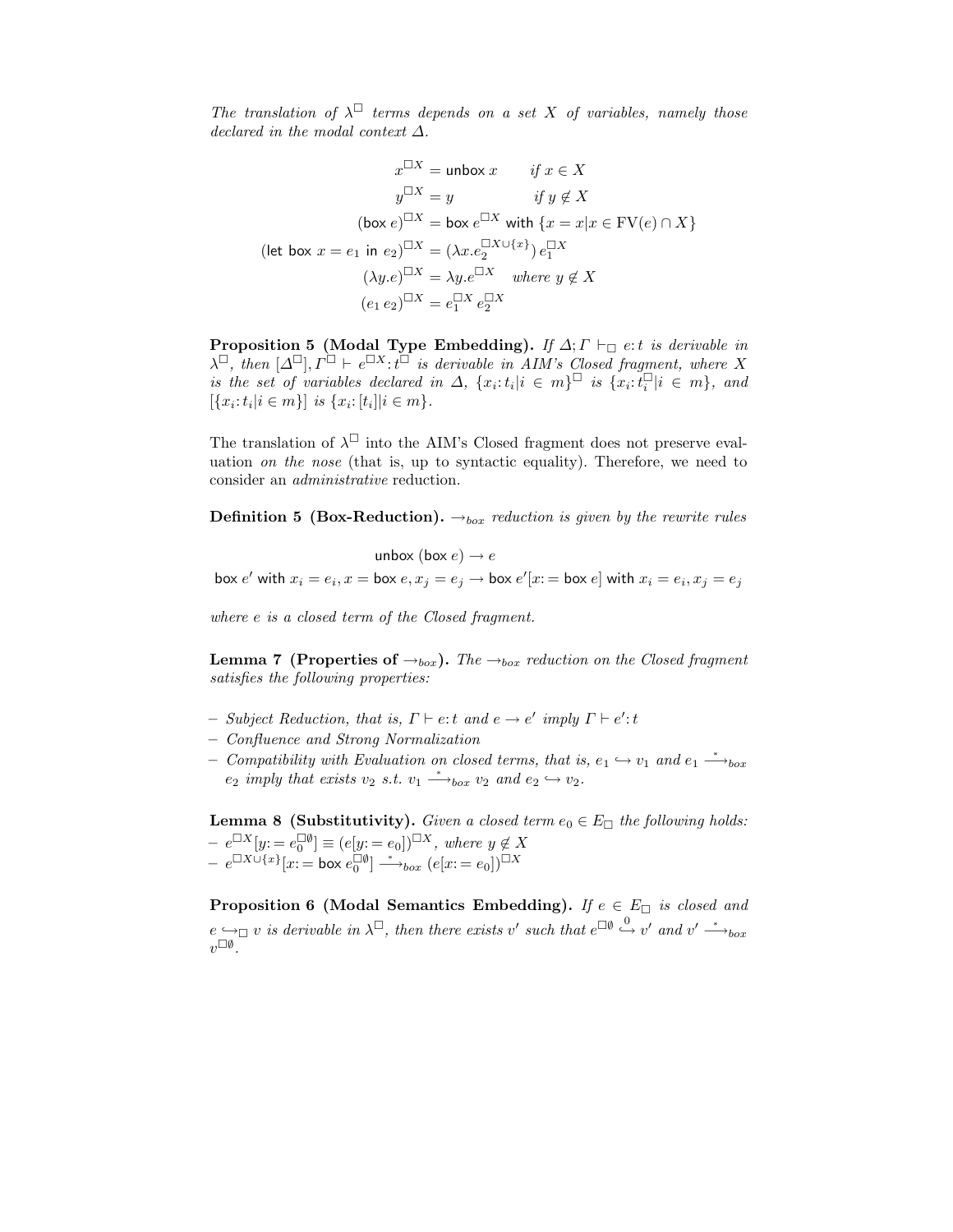# 5 Related Work

Multi-stage programming techniques have been used in a wide variety of settings [12], including run-time specialization of C programs [10].

Nielson and Nielson present a seminal detailed study into a two-level functional programming language [9]. This language was developed for studying code generation. Davies and Pfenning show that a generalization of this language to a multi-level language called  $\lambda^{\square}$  gives rise to a type system related to a modal logic, and that this type system is equivalent to the binding-time analysis of Nielson and Nielson [4]. Intuitively,  $\lambda^{\mathbb{C}}$  provides a natural framework where Scheme's back-quote and eval can be present in a language. The semantics of our Box and Unbox correspond closely to those of back-quote and eval, respectively.

Gomard and Jones [6] use a statically-typed two-level language for partial evaluation of the untyped  $\lambda$ -calculus. This language is the basis for many binding-time analyses.

Glück and Jørgensen study partial evaluation in the generalized context where inputs can arrive at an arbitrary number of times rather than just two (namely, specialization-time and run-time) [5], and demonstrate that binding-time analysis in a multi-level setting can be done with efficiency comparable to that of two-level binding time analysis.

Davies extends the Curry-Howard isomorphism to a relation between temporal logic and the type system for a multi-level language [3]. Intuitively,  $\lambda^{\circ}$  provides a good framework for formalizing the presence of back-quote and comma in a statically typed language. The semantics of our Bracket and Escape correspond closely to those of back-quote and comma, respectively.

Moggi [7] advocates a categorical approach to two-level languages based on indexed categories, and stresses formal analogies with a categorical account of phase distinction and module languages.

# References

- 1. U. Berger and H. Schwichtenberg. An inverse of the evaluation functional for typed  $\lambda$ -calculus. In Rao Vemuri, editor, *Proceedings of the Sixth Annual IEEE* Symposium on Logic in Computer Science. IEEE Computer Society Press, Loss Alamitos, 1991.
- 2. Olivier Danvy. Type-directed partial evaluation. In ACM Symposium on Principles of Programming Languages, pages 242–257, Florida, January 1996. New York: ACM.
- 3. Rowan Davies. A temporal-logic approach to binding-time analysis. In Proceedings,  $11<sup>th</sup>$  Annual IEEE Symposium on Logic in Computer Science, pages 184–195, New Brunswick, New Jersey, July 1996. IEEE Computer Society Press.
- 4. Rowan Davies and Frank Pfenning. A modal analysis of staged computation. In 23rd Annual ACM Symposium on Principles of Programming Languages (POPL'96), St.Petersburg Beach, Florida, January 1996.
- 5. Robert Glück and Jesper Jørgensen. An automatic program generator for multilevel specialization. Lisp and Symbolic Computation, 10(2):113–158, 1997.